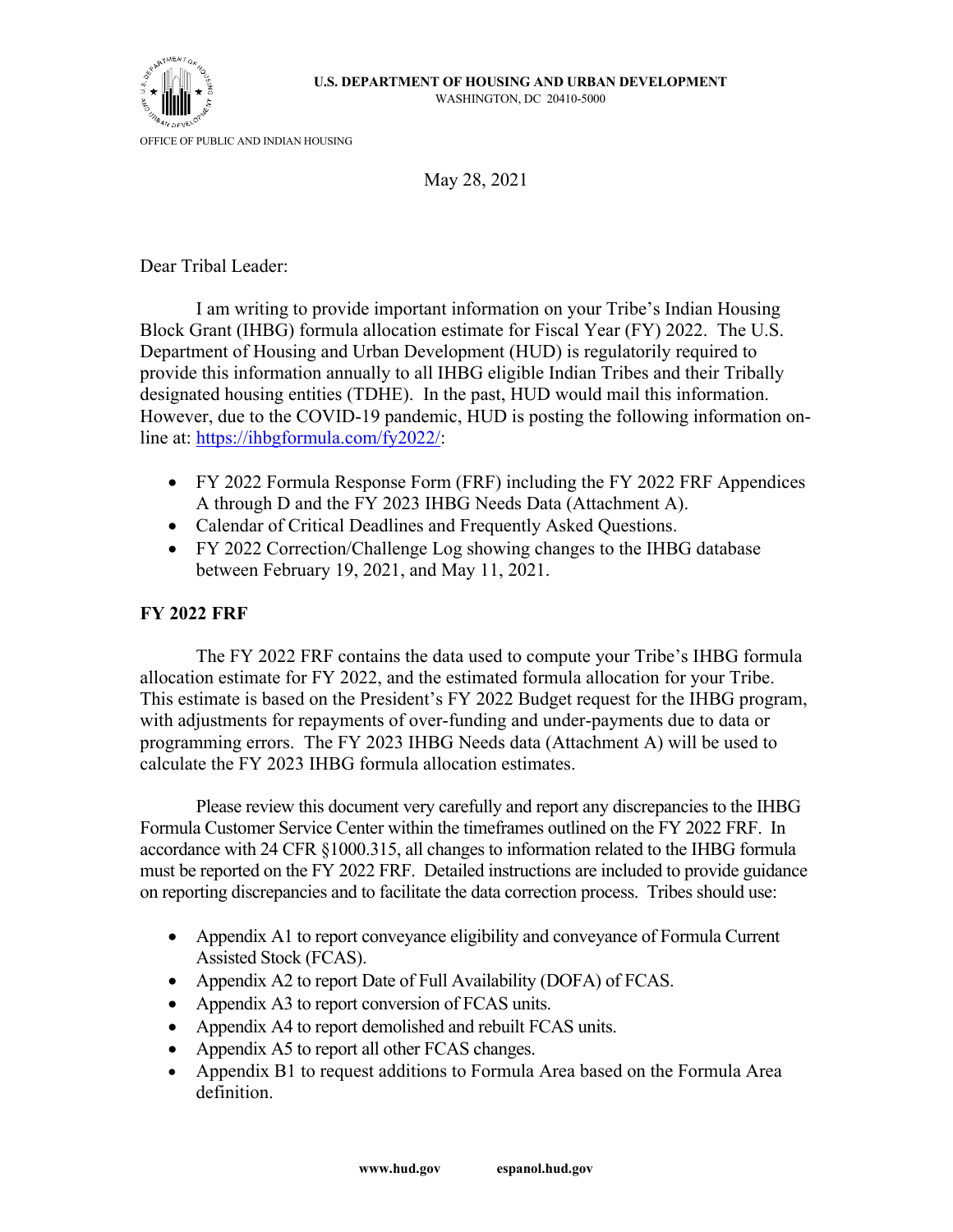- Appendix B2 to request additions to Formula Area based on provision of Substantial Housing Services.
- Appendix C to report enrollment in overlapping Formula Areas.
- Appendix D to report changes to tribal enrollment or request a change to the population cap.

In accordance with Section 302(b)(1) of the Native American Housing Assistance and Self-Determination Act, 25 U.S.C. § 4152(b)(1), Mutual Help and Turnkey III units developed under the United States Housing Act of 1937 that are conveyed or eligible to be conveyed prior to the start of the Federal fiscal year (October  $1<sup>st</sup>$ ), will cease to be eligible as FCAS in the following fiscal year, unless the Tribe can demonstrate that a unit has not been conveyed for reasons beyond its control. By the terms of their Mutual Help and Occupancy Agreements, such units are eligible for conveyance no later than 25 years from the inception of those agreements, which generally corresponds to the DOFA.

Accordingly, all units within a project that have reached their DOFA in FY 1996 can no longer be considered as FCAS. As applicable, HUD has removed these units from the Tribe's FCAS data, as shown in the FCAS section of the FY 2022 FRF. If your Tribe believes that any of these units are still eligible as FCAS, please identify the project and unit number and provide the necessary information in accordance with the FRF as follows:

- 1. If the unit was converted to and is currently managed as a Low Rent unit, provide the information required in Appendix A3.
- 2. If there is a subsequent homebuyer, or the unit is still within the term of its leaseto-own agreement, please provide the information required in Appendix A5, including the date that the current agreement was signed and the termination date of the agreement.

In accordance with 24 CFR §1000.319, IHBG recipients are responsible for verifying and reporting changes to their FCAS on the FRF. As an IHBG recipient, if your Tribe does not report changes on the FRF in a timely manner and receives an overpayment based on ineligible units, your Tribe will be required to repay the funds within five fiscal years. Tribes will not receive back-funding for any FCAS eligible units that were not reported in a timely manner.

## **FY 2022 IHBG Formula Allocation Estimate and Calculations**

HUD based the estimated IHBG formula allocation on the President's FY 2022 Budget request of \$723,000,000. Please keep in mind that the actual appropriation may differ, thus affecting your Tribe's final FY 2022 formula allocation. In addition, your final FY 2022 formula allocation may vary from this estimate resulting from your Tribe's or other Tribes' pending corrections and/or challenges to the data reported on the FRF.

As in prior years, the Needs component of the IHBG formula allocation was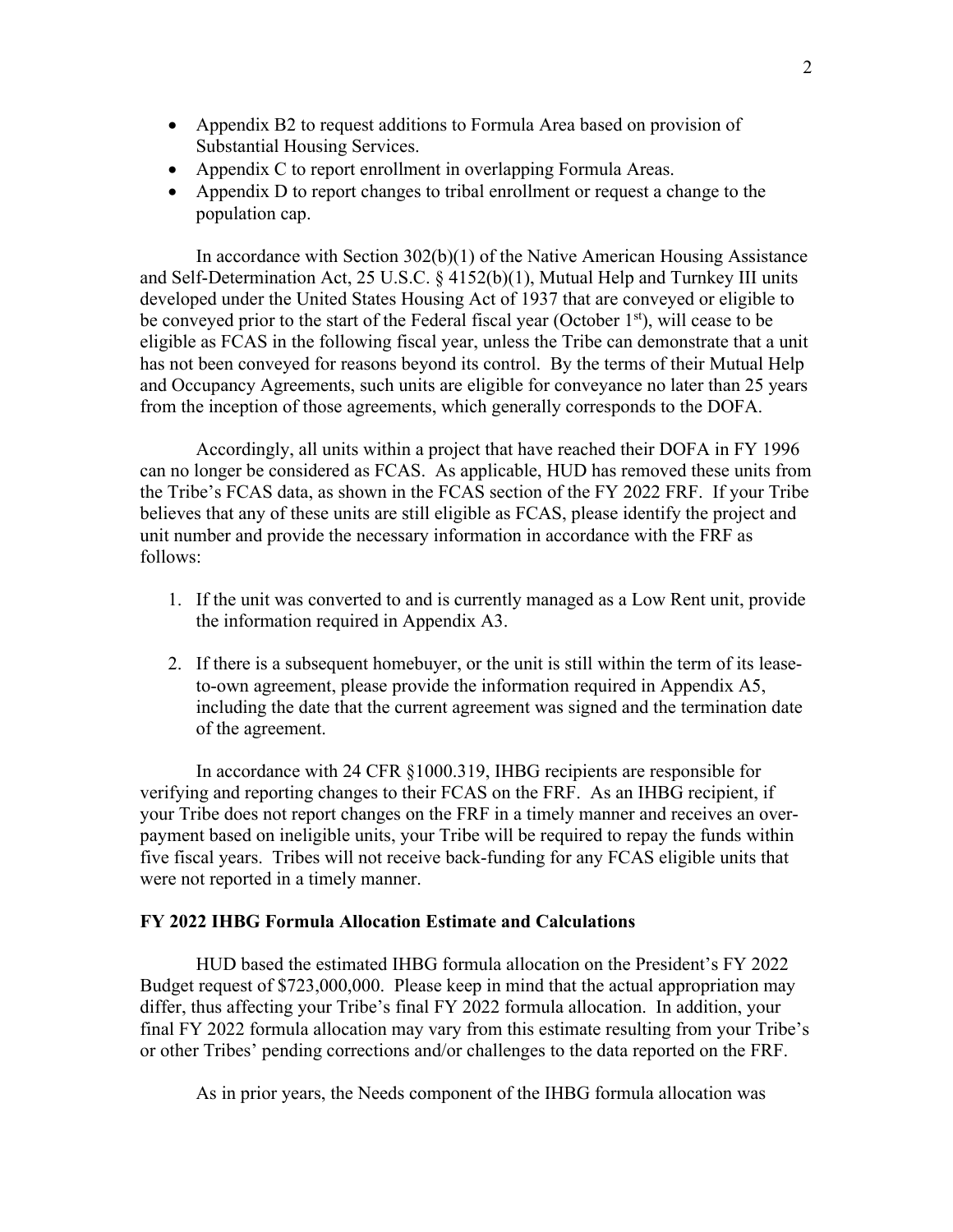estimated using single-race and multi-race Census data. The amount of each Tribes' formula allocation was estimated based on the greater of the two, pursuant to the language in the President's FY 2022 Budget. The Needs section of the FRF indicates which data was used to calculate your Tribe's IHBG formula allocation estimate.

The Needs component also incorporates minimum needs funding. In accordance with 24 CFR §1000.328, Tribes receiving less than \$200,000 under the FCAS component of the IHBG formula allocation and have households at or below 80 percent of median income are eligible to receive a minimum IHBG allocation under the Needs component. The minimum funding is equal to 0.007826 percent of the available appropriations for a fiscal year, after set-asides. In the FY 2022 IHBG formula allocation estimate, this amount is \$56,582.

In accordance with 24 CFR §1000.329, the IHBG formula must also establish a minimum IHBG allocation when there are carry-over funds. Since it is unknown if there will be carry-over funds for the FY 2022 formula allocation, a minimum IHBG allocation is not included in the IHBG formula allocation estimate but will be implemented in the final IHBG allocation provided there is carry-over.

In addition, 24 CFR §1000.342 provides for the Undisbursed Funds Factor (UDFF) in the IHBG formula. The UDFF requires specific IHBG formula calculations when Tribes with an initial IHBG allocation of \$5 million or more have undisbursed IHBG funds in the Line of Credit Control System (LOCCS) on October 1<sup>st</sup>, in an amount greater than the sum of the prior three years' initial allocation calculations. Since the amount of undisbursed funds remaining in LOCCS on October  $1<sup>st</sup>$ , is not yet known, this provision is not implemented in the estimated IHBG formula allocation. However, this factor will be applied in the IHBG final allocation.

## **Calendar of Critical Deadlines and Frequently Asked Questions**

The Calendar of Critical Deadlines and Frequently Asked Questions document lists important deadlines, contact information for customer service, and a summary of frequently asked questions. All corrections to FCAS, Tribal Enrollment, and Formula Area must be submitted by **August 1, 2021**, to be considered for FY 2022 IHBG allocations. Census challenges must be submitted by **March 30, 2022**, to be considered for FY 2023 IHBG final allocations.

## **FY 2022 IHBG Corrections/Challenge Log**

The FY 2022 IHBG Correction/Challenge Log shows the status of requests for correcting or challenging IHBG data that HUD received between February 19, 2021, and May 11, 2021, the last time the data was changed before the IHBG formula allocations estimates were calculated.

HUD looks forward to continuing working with Tribes and Tribal organizations in FY 2022. Should you have any additional comments or questions, please contact the